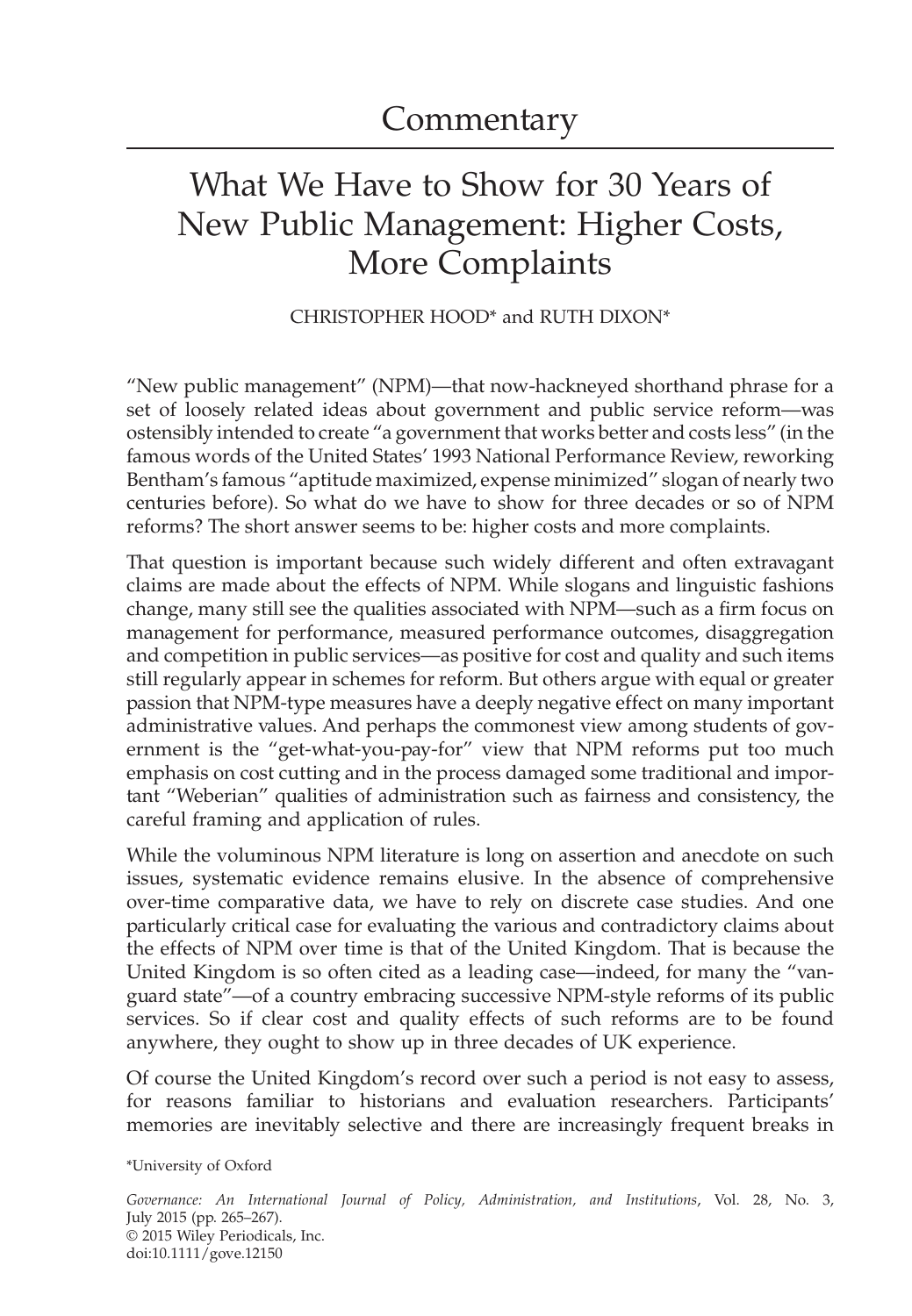administrative records. Many things other than NPM reforms happened in government and public services over the past three decades, notably the digital revolution that transformed work and transactions across economies and societies (and for which large claims were also made about cost saving and quality improvement), raising tricky causal-attribution issues.

Against that background, our new study, *A Government that Worked Better and Cost Less*?, to be published in April 2015, looks carefully at such evidence as is available over 30 years on UK central and local government running costs and the incidence of challenges to the fairness and consistency of public administration via ombudsmen and the courts. That analysis seems at first sight at least to offer more support for the views of NPM skeptics than to NPM advocates. Complaints about maladministration to ombudsmen did indeed soar, particularly in the 1990s, while judicial challenges rose markedly, suggesting there is a definite case to answer on the consistency-and-fairness issue.

Yet, far from falling (as the "get-what-you-pay-for" view of NPM implies), reported administration costs in fact rose substantially—no less than 40% or so in constant prices—over 30 years. And that running-cost increase occurred in spite of a reduction of roughly a third of civil service numbers over the three decades. That fall in civil service numbers far exceeded Milton Friedman's call for the removal of one civil servant in six, widely dismissed as just a far-right fantasy when Friedman first floated the idea in the 1970s.

Worse fairness/consistency performance combined with worse running-cost performance at first sight looks like a clear case of getting the worst of both worlds in the NPM era. On the other hand, such evidence is rather more nuanced than out-and-out NPM skeptics might expect. Yes, the recorded incidence of formal challenges over fairness and consistency in UK public administration grew substantially over the period. But survival rates—those challenges that survived a first-stage filter, where such filters existed—fell sharply at the same time. Moreover, such consistent survey data as are available over several decades do not indicate a clear collapse of trust and confidence in government and public services, even though it is commonly alleged that such a collapse of trust took place.

Moreover, while the running costs of civil departments rose by about two-fifths in constant-price terms, total public spending roughly doubled over the same period, such that running costs took up a smaller proportion of public spending at the end of the 30-year-period than they did at the start. The same went for tax collection costs relative to total revenue.

It is indeed striking that such a large reduction in civil service numbers failed to cut absolute running costs (or even—still more remarkably—paybill costs). But overall, the evidence in our study seems to point toward a less than dramatic conclusion: that government broadly worked a bit worse (on fairness and consistency) and cost a bit more. In other words, these findings diverge from the dramatic expectations that are suggested by both pro- and anti-NPM hype.

What we need now is more work on comparative case studies of what happened during the NPM era to running costs of government and public services—research that is mostly notable for its absence, despite the centrality of that issue to the evaluation of NPM. We also need more work on indicators of rule-of-law